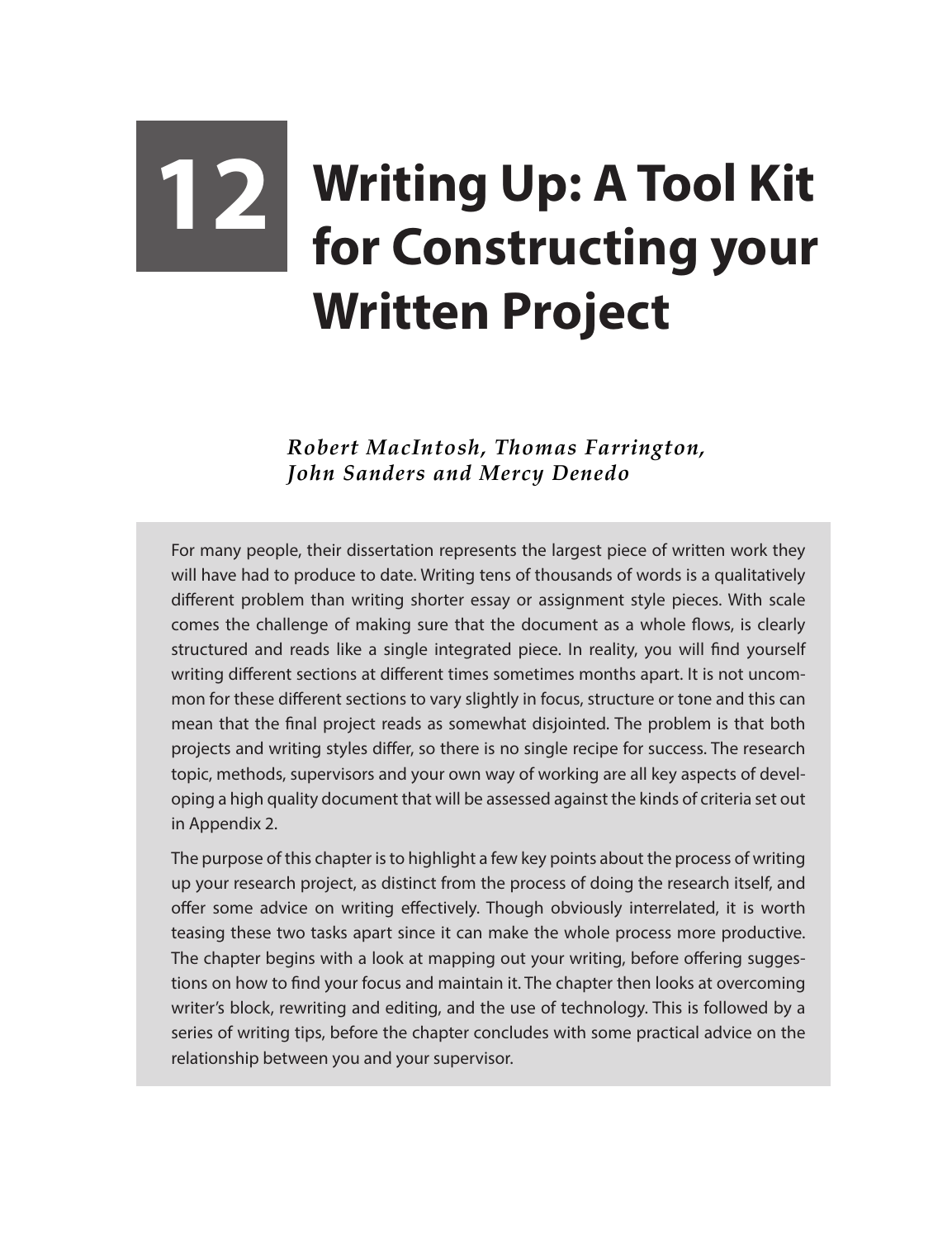## **Getting started**

At some point, you will find yourself facing a blank page. More accurately, it will likely be a blank screen since almost everyone writes via a keyboard, screen and word processor today. Finding a way to get started is often the first challenge. You may have had to put a research proposal together before starting the dissertation proper. If so, then you will have an outline structure from which to work. A sensible first step is to create a contents page, which sets out those aspects of a research project that are commonly recognised such as an abstract, introduction, literature review, etc. Appendix 3 sets out some examples of typical project structures and includes details of indicative word count for each section. Whilst not cast in stone, these are a helpful guide and can offer you a way of gauging progress. Many students begin with the anxiety that they cannot imagine finding enough to write about. In practice, the reverse is often true, and finding a way to compress your project is more of a problem than the lack of words available.

Take each of the chapter headings from your contents page and break them down into subsections. For example, the methods chapter might open with an overview of the nature of knowledge claims, before moving on to the range of possible choices that you considered for your own research project. A justification for the methods that you have chosen might follow, then a detailed account of how you will operationalize these methods in the research that you conduct. The structuring of each chapter in your dissertation is determined by your own writing style, however appendix A3 provides an example of the common elements that normally appear within each chapter and a rough estimate of how many words each theme or subsection might require.The order and titles of these sections and subsections are likely to change as your project progresses, yet producing this map of your dissertation will allow you to see where you are headed, and what you need to do to get there. Writing the content is a slightly more involved undertaking, and the following observations and exercises are designed to simplify that process, and encourage you to write regularly.

## **Writing as thinking**

*"With the door shut, downloading what's in my head directly to the page, I write as fast as I can . . . If I write rapidly [then] I find that I can keep up with my original enthusiasm and outrun the self-doubt that's always waiting to settle in."* 

*Stephen King (2002, p. 210)*